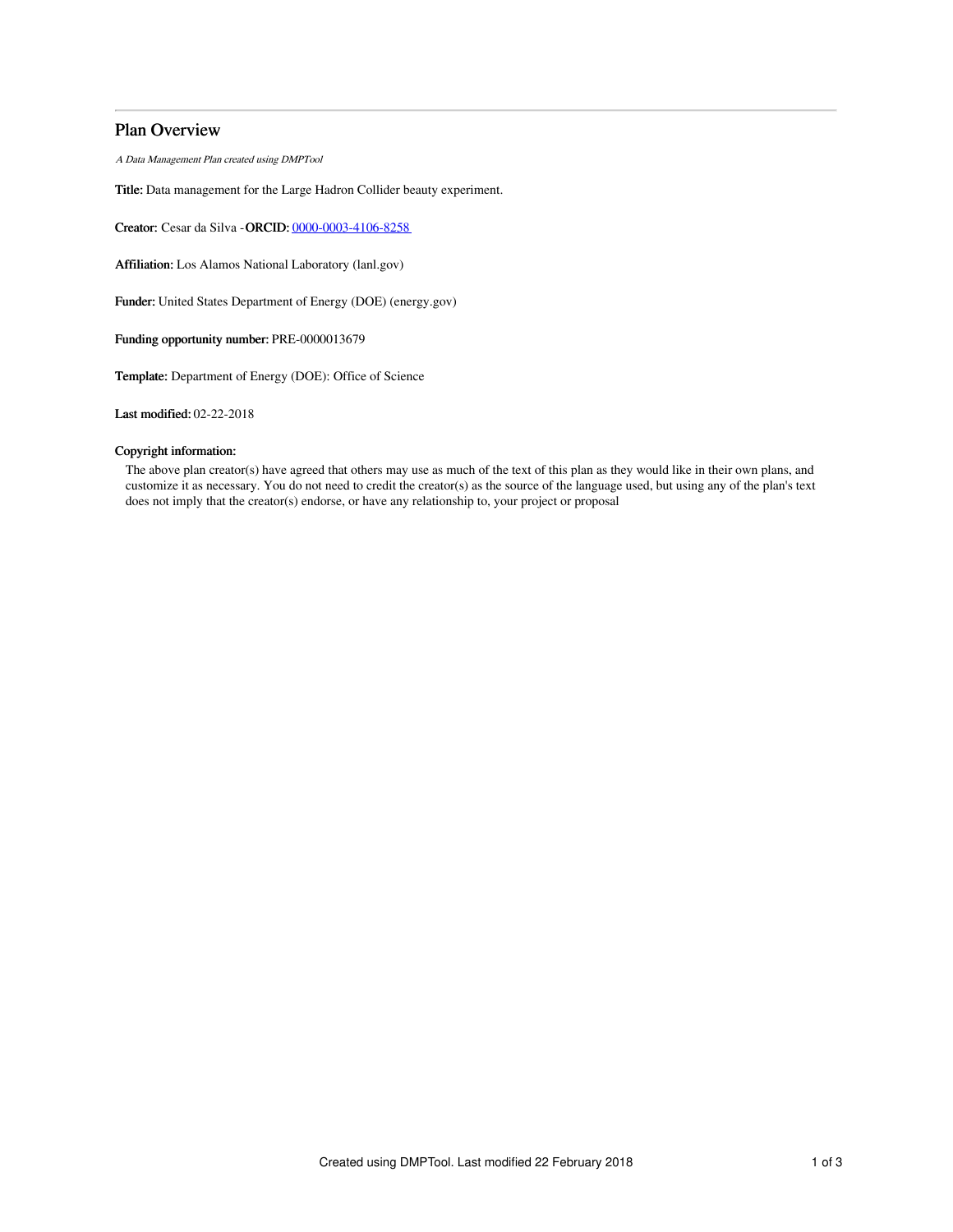## Data types and sources

The sections in the template outline are based on Suggested Elements of a DMP (see Links tab) provided by DOE, but DMPs are not required to follow this template. For the data types and sources suggested element, a brief, high-level description of the data to be generated or used through the course of the proposed research and which of these are considered digital research data necessary to validate the research findings may be included.

The data generated in this proposed research is composed of 1) technical advantages in instrumentation in a high radiation environment and fast data acquisition and 2) fundamental science advances. Most data will be public, be preserved for future instrumentation applications and further development of particle production in high energy collisions. Sharing of this data will be beneficial for the high energy nuclear field. Exceptions are reserved for technical details and property information of the electronics, which belongs to the LHCb collaboration, and preliminary results reserved to the principal investigator for data checking and reliability.

Technical and scientific results of this research will be published in open search journals, presented in conferences as posters or orally, and be available in the collaboration and LANL web sites. The expected data generated by this proposed research are:

- test results of radiation hardness and light attenuation of scintilattor fibers and bars: data will be published in technical reports and jornals
- wavelength shifter fiber-clean fiber and clean fiber-SiPM coupling technique: technique will be described in technical reports and journals data acquisition performance: result will be available in technical reports and journals, details of the electronic boards are reserved to the LHCb collaboration and may contain property material
- analysis technique to select and measure Compton processes in high energy collisions: will be described in scientific journals
- report on a possible discover of gluon saturation regime or veto kinematic region: scientific information will be available in open scientific journals

#### Content and format

A statement of plans for data and metadata content and format including, where applicable, a description of documentation plans, annotation of relevant software, and the rationale for the selection of appropriate standards. (Existing, accepted community standards should be used where possible. Where community standards are missing or inadequate, the DMP could propose alternate strategies that facilitate sharing, and should advise the sponsoring program of any need to develop or generalize standards.) Annotations during the research can be presented in LHCb and LANL groups for discussions. This includes technical findings, analysis procedures and software developments. The software produced during this research will be available only for LHCb collaboration and LANL group the principal investigator participates. According to LANL rules technical and scientific publications may be communicated internally before submission.

### Sharing and preservation

### A description of the plans for data sharing and preservation.

Transient data will be stored in the LHCb data management system described in the publication linked at \verb!http://iopscience.iop.org/article/10.1088/1742- 6596/396/3/032023! and in a more general description of the online system at\\ \verb!http://pos.sissa.it/archive/conferences/239/005/ISGC2015\_005.pdf!. Data stored in the LHCb DIRAC system will be group protected. A decision in share scientific results and procedures will be made in conjunction with LHCb collaboration after internal discussion and approval sessions. Technical findings will be submitted to the LHCb collaboration approval before publication. Internal LHCb and LANL web sites will report the progress of the research. These web pages will be accessed by LHCb collaborators and LANL physics division participants.

Public data corresponding to the result of first analysis of data previously collected by LHCb can start to be available in the first year after the beginning of this project. Technical results are expected to be reported two years after the beginning of this project.

Property software will be used to program FPGAs in the electronic boards. The FPGA code will be stored in LANL standalone computers. The licenses can be already available at LANL or will be purchased by the project.

Specialized LANL internal sites provides public or group protected access to data produced by the LAB or collaborators. These sites will be used to inform the progress of the project and final results. Journal publications and their websites will be the main procedure to access final findings of this project.

#### Protection

A statement of plans, where appropriate and necessary, to protect confidentiality, personal privacy, Personally Identifiable Information, and U.S. national, homeland, and economic security; recognize proprietary interests, business confidential information, and intellectual property rights; and avoid significant negative impact on innovation, and U.S. competitiveness.

All computer systems where the data will be managed are user and group protected. Only LHCb collaborators have access to the data storage disks where the transient data will be sitting in. Part of the work will also be stored in the principal investigator computer at LANL with no external access.

#### Rationale

#### A discussion of the rationale or justification for the proposed data management plan including, for example, the potential impact of the data within the immediate field and in other fields, and any broader societal impact.

Technical finds can impact how to develop nuclear physics instrumentation in many levels of radiation environments. The analysis techniques developed in this research can be utilized in future experiments in other facilities. The discover of constraints for the gluon saturation regime in proton and nucleus collisions will provide a new tool to calculate and predict nuclear behavior in high energy collisions with unpredictable extensions in the field.